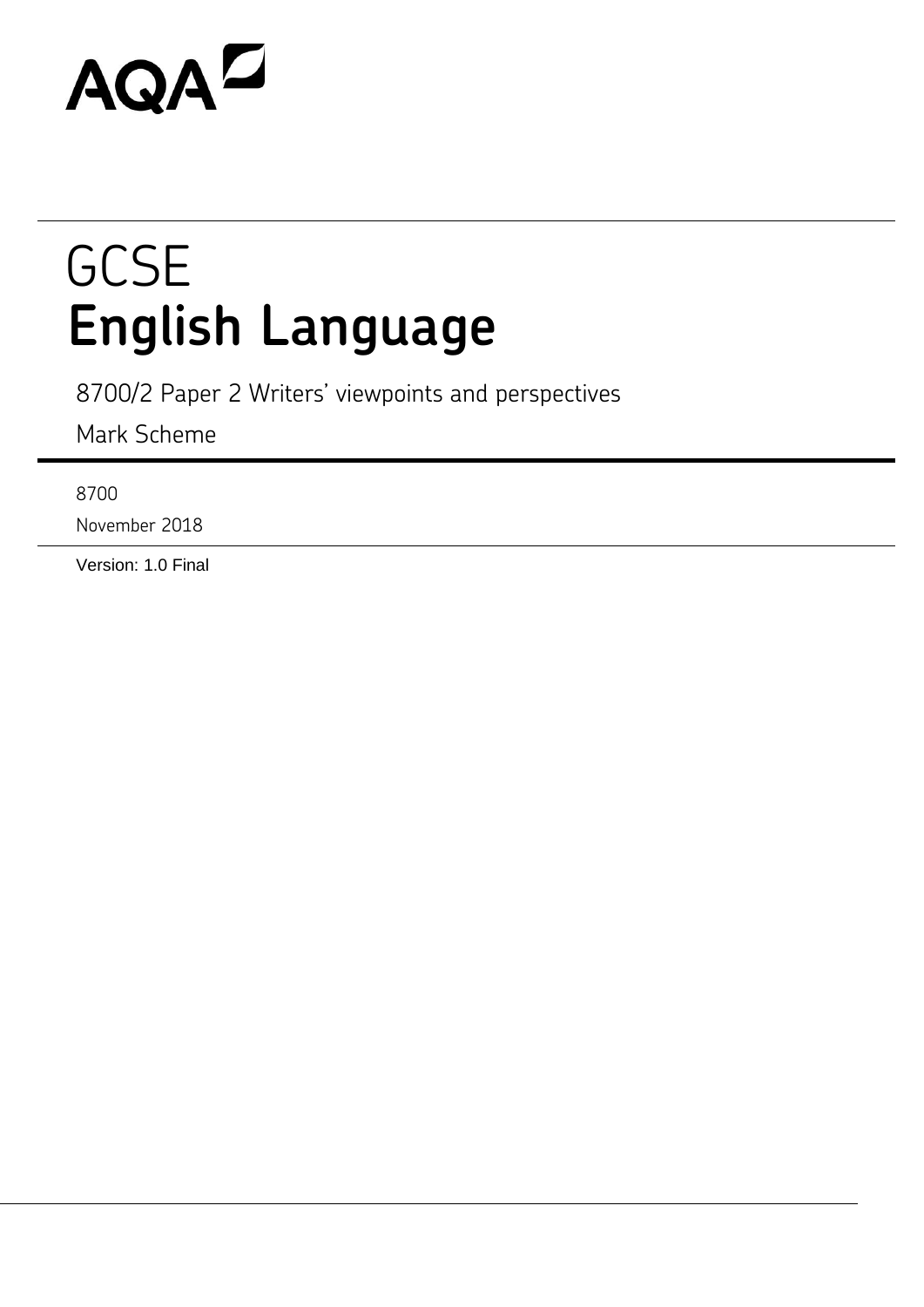Mark schemes are prepared by the Lead Assessment Writer and considered, together with the relevant questions, by a panel of subject teachers. This mark scheme includes any amendments made at the standardisation events which all associates participate in and is the scheme which was used by them in this examination. The standardisation process ensures that the mark scheme covers the students' responses to questions and that every associate understands and applies it in the same correct way. As preparation for standardisation each associate analyses a number of students' scripts. Alternative answers not already covered by the mark scheme are discussed and legislated for. If, after the standardisation process, associates encounter unusual answers which have not been raised they are required to refer these to the Lead Assessment Writer.

It must be stressed that a mark scheme is a working document, in many cases further developed and expanded on the basis of students' reactions to a particular paper. Assumptions about future mark schemes on the basis of one year's document should be avoided; whilst the guiding principles of assessment remain constant, details will change, depending on the content of a particular examination paper.

Further copies of this mark scheme are available from aqa.org.uk

Copyright © 2018 AQA and its licensors. All rights reserved.

AQA retains the copyright on all its publications. However, registered schools/colleges for AQA are permitted to copy material from this booklet for their own internal use, with the following important exception: AQA cannot give permission to schools/colleges to photocopy any material that is acknowledged to a third party even for internal use within the centre. QA are permitted to copy material from this booklet for their own internal use, with the following important exception: AQA cannot give permission to schools/colleges to photocopy any material that is acknowledged to a third party even for internal use within the centre.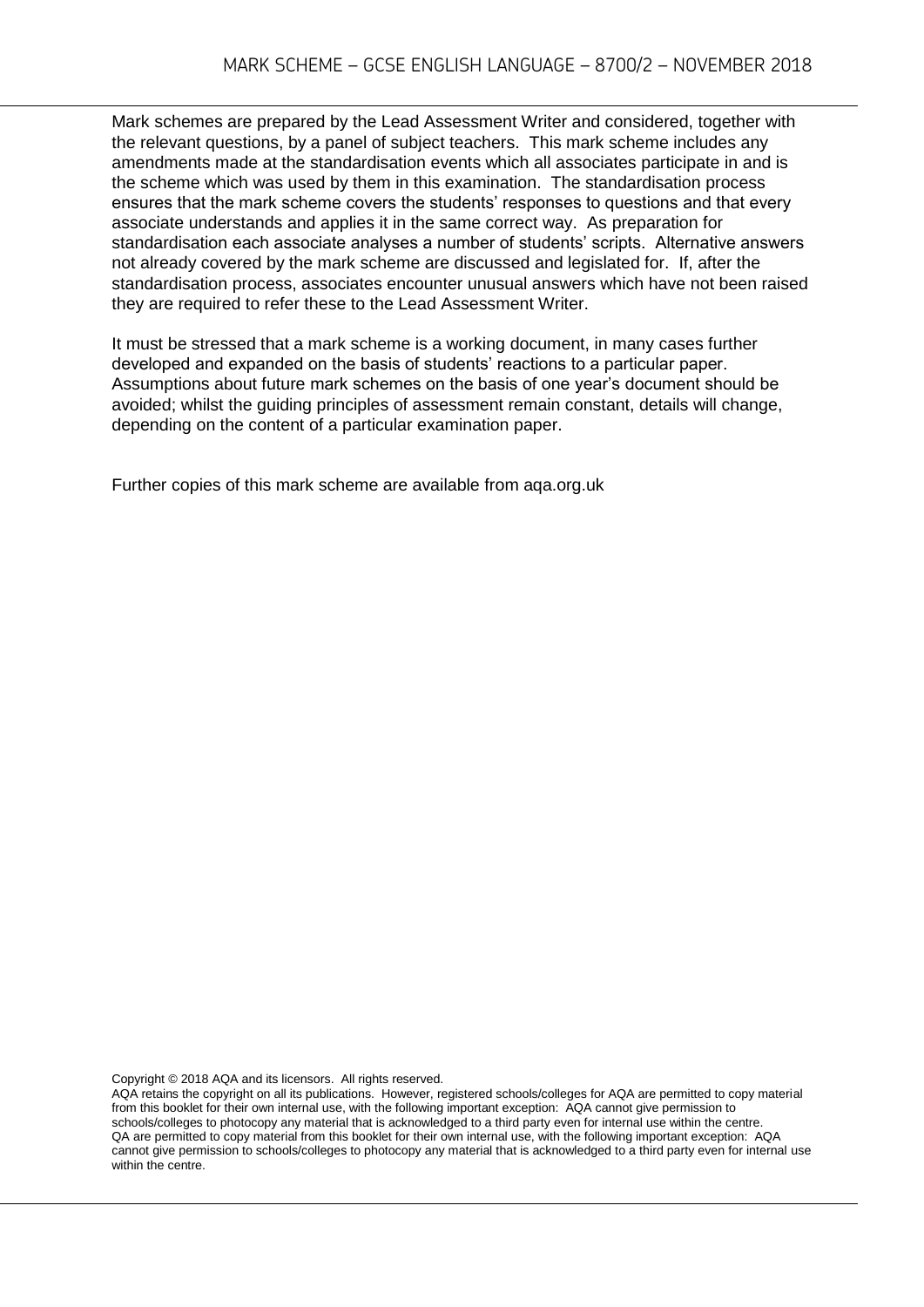## Introduction

The information provided for each question is intended to be a guide to the kind of answers anticipated and is neither exhaustive nor prescriptive. **All appropriate responses should be given credit.** 

#### **Level of response marking instructions**

Level of response mark schemes for GCSE English Language are broken down into four levels (where appropriate). In the first column each level is identified with one or two key words that represent the differences in the skills then described. These key words show the progression from Level 1 to 4 and are:

Level 4 Perceptive, detailed Level 3 Clear, relevant Level 2 Some, attempts Level 1 Simple, limited.

This is followed in the second column by a description of the different qualities required in the student's answer for that level. These are called the skills descriptors. In order to reach a given level, a student must fulfil one or more of the skills descriptors for that level.

The third column of the mark scheme is the Indicative Standard. This is an important feature of the mark scheme for GCSE English Language. It provides exemplification of the skills descriptors at each level and offers a small number of different comments at the required standard to give an indication of the quality of response that is typical for that level. It shows the progression from Level 1 to 4.

The Indicative Standard is not intended to be a model answer nor a complete response, and it does not exemplify required content. Students may reach a given level by making **one or more** comments of the quality demonstrated by the Indicative Standard and do not have to meet all the skill descriptors at that level.

The standardising scripts will further exemplify each of the levels. You must refer to the standardising material **throughout your marking**.

#### **Step 1 Annotate the response**

When marking a response you should first read through the student's answer and annotate each section using the comments from the statement bank to show the qualities that are being demonstrated, as instructed during standardising. You can then award a level and a mark.

#### **Step 2 Determine a level**

Start at the lowest level of the mark scheme and use it as a ladder to see whether the answer meets the descriptors for that level. The descriptors for the level indicate the different qualities that might be seen in the student's answer for that level. If it meets the lowest level then go to the next one and decide if it meets this level, and so on, until you have a match between the level descriptor and the answer. With practice and familiarity you will find that for better answers you will be able to quickly skip through the lower levels of the mark scheme.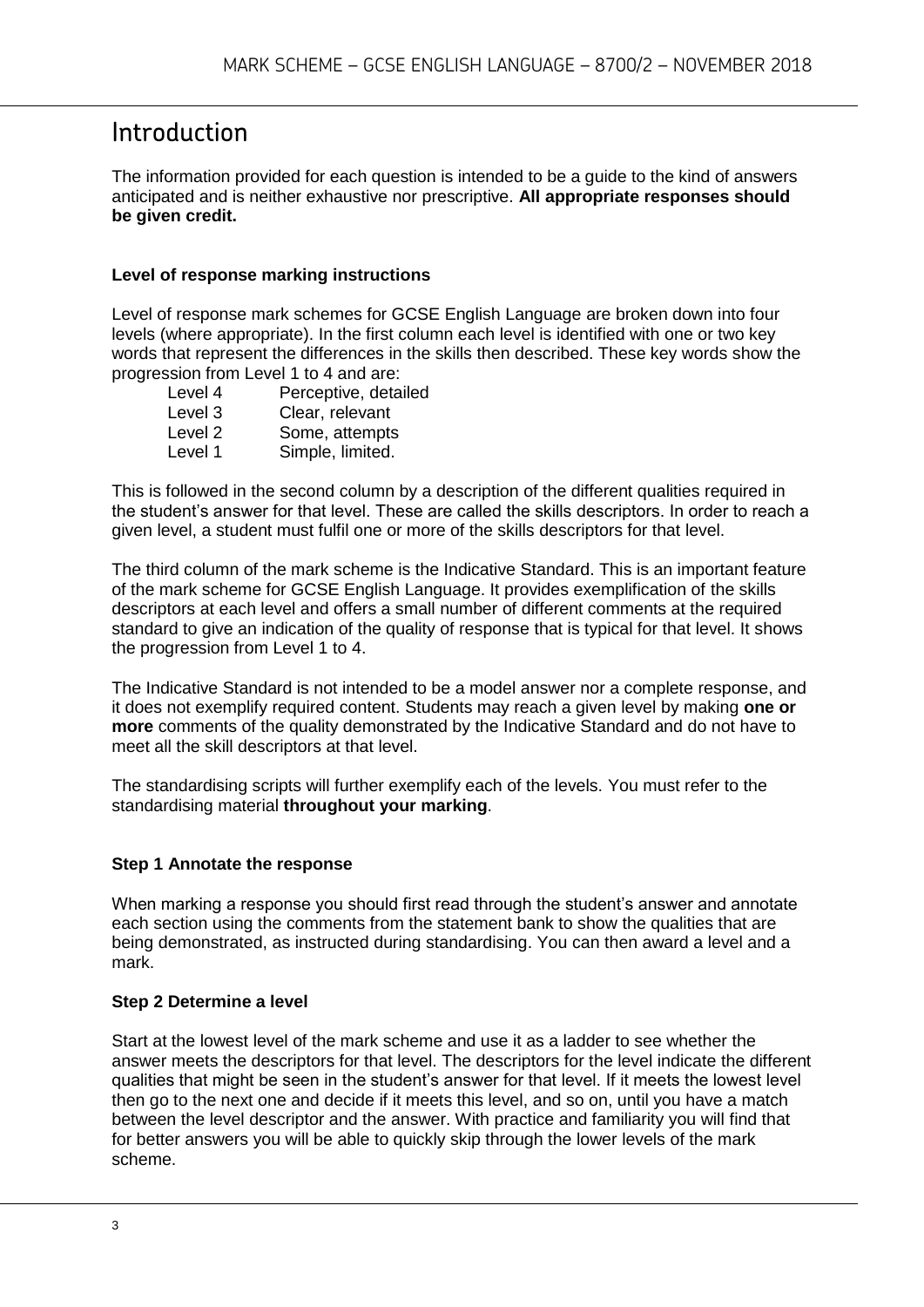The Indicative Standard column in the mark scheme will help you determine the correct level. Remember, students may reach a given level by making **one or more** comments of the quality demonstrated by the Indicative Standard and do **not** have to meet all the skill descriptors at that level. It is not the number of references, but the quality of the comments that will determine the level. The annotation you added to the script at Step 1 will help you determine the correct level.

#### **Step 3 Determine a mark**

Once you have assigned a level you need to decide on the mark. This requires you to fine tune within the level to see how well each of the skills descriptors for that level has been met. A student only has to meet a skills descriptor at a given level **once** to be awarded that level. Since responses rarely match a level in all respects, you need to balance out the range of skills achieved and allow strong performance in some aspects to compensate for other skills that may be only partially fulfilled. Again, the annotation added at Step 1 will help you determine the mark.

Reference to the standardising scripts throughout the marking period is essential. This will help you apply the level descriptors accurately and consistently. There will usually be an answer in the standardising materials which will correspond with each level of the mark scheme. This answer will have been awarded a mark by the Lead Examiner. You can compare the student's answer with the example to determine if it is the same standard, better or worse than the example. You can then use this to allocate a mark for the answer based on the Lead Examiner's mark on the example.

You may well need to read back through the answer as you apply the mark scheme to clarify points and assure yourself that the level and the mark are appropriate.

An answer which contains nothing of relevance to the question must be awarded no marks.

#### **Advice**

In fairness to students, all examiners must use the same marking methods. The following advice may seem obvious, but all examiners must follow it closely.

- 1. Refer constantly to the mark scheme and standardising scripts throughout the marking period.
- 2. Always credit accurate, relevant and appropriate responses that are not necessarily covered by the mark scheme or the standardising scripts.
- 3. Use the full range of marks. Do not hesitate to give full marks if the response merits it.
- 4. Remember the key to accurate and fair marking is consistency.
- 5. If you have any doubt about how to allocate marks to a response, consult your Team Leader.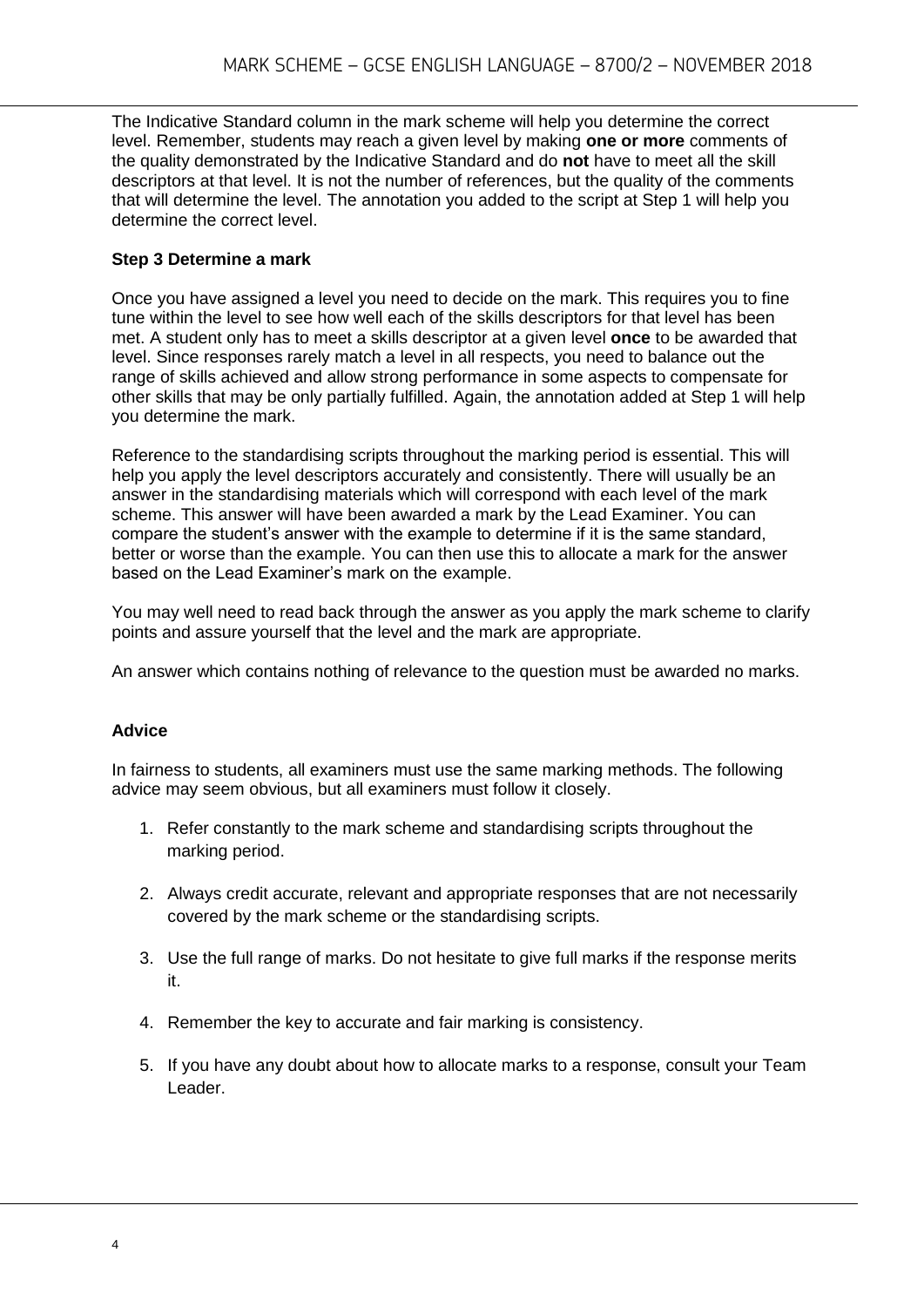#### **SECTION A: READING – Assessment Objectives**

| AO1             | Identify and interpret explicit and implicit information and ideas.<br>٠<br>Select and synthesise evidence from different texts.                                                               |
|-----------------|------------------------------------------------------------------------------------------------------------------------------------------------------------------------------------------------|
| AO <sub>2</sub> | Explain, comment on and analyse how writers use language and structure<br>$\bullet$<br>to achieve effects and influence readers, using relevant subject<br>terminology to support their views. |
| AO3             | Compare writers' ideas and perspectives, as well as how these are<br>$\bullet$<br>conveyed, across two or more texts.                                                                          |
| AO4             | • Evaluate texts critically and support this with appropriate<br>textual<br>references.                                                                                                        |

### **SECTION B: WRITING – Assessment Objectives**

| AO <sub>5</sub> | $\bullet$<br>$\bullet$ | Communicate clearly, effectively and imaginatively, selecting and adapting<br>tone, style and register for different forms, purposes and audiences.<br>Organise information and ideas, using structural and grammatical features<br>to support coherence and cohesion of texts. |
|-----------------|------------------------|---------------------------------------------------------------------------------------------------------------------------------------------------------------------------------------------------------------------------------------------------------------------------------|
| AO6             | $\bullet$              | Candidates must use a range of vocabulary and sentence structures for<br>clarity, purpose and effect, with accurate spelling and punctuation. (This<br>requirement must constitute 20% of the marks for each specification as a<br>whole).                                      |

 $\overline{\phantom{a}}$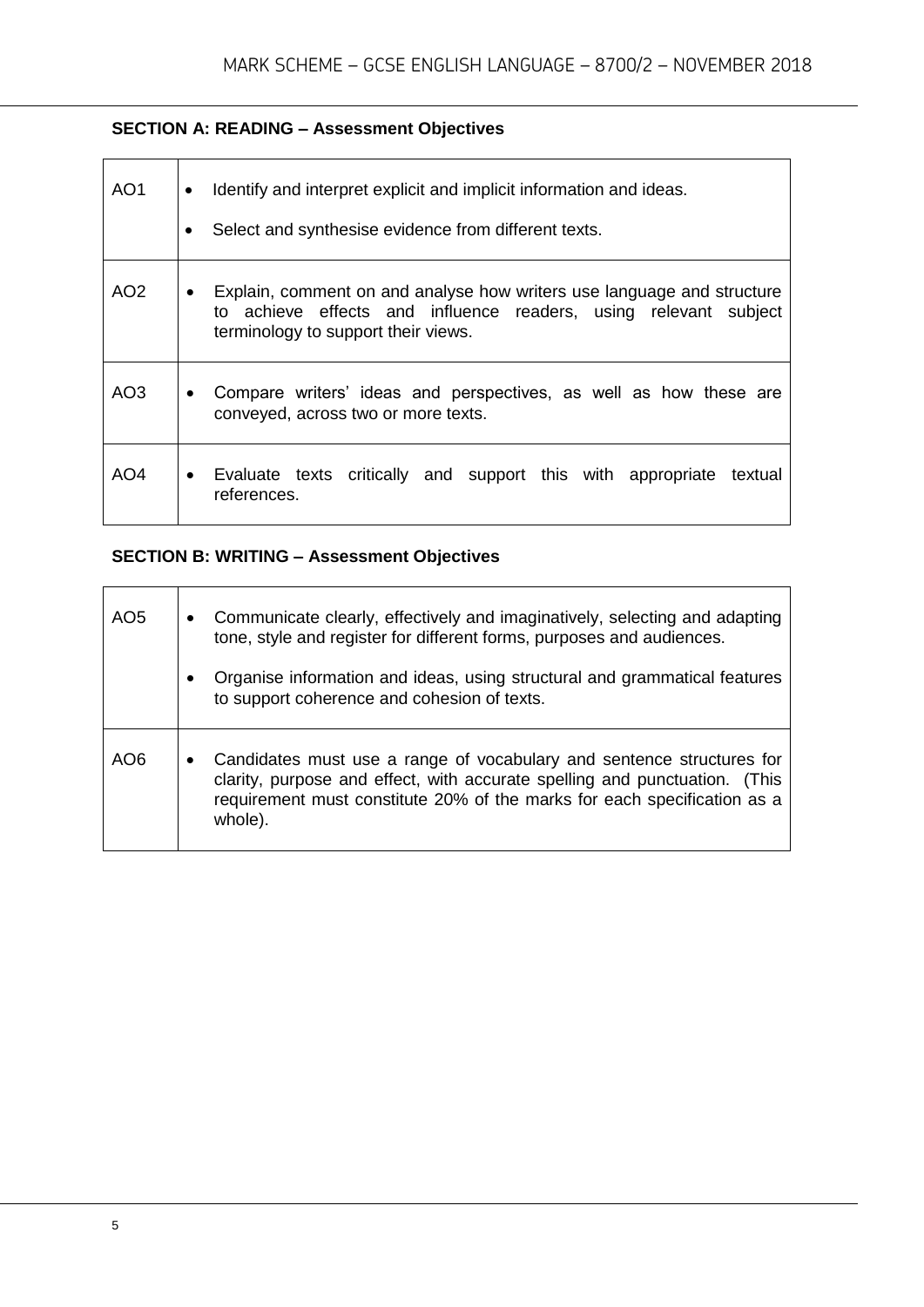| <b>Assessment</b><br>Objective | <b>Section A</b> |
|--------------------------------|------------------|
| AO <sub>1</sub>                | $\checkmark$     |
| AO <sub>2</sub>                | $\checkmark$     |
| AO <sub>3</sub>                | $\checkmark$     |
| AO <sub>4</sub>                | n/a              |
|                                | <b>Section B</b> |
| AO <sub>5</sub>                | $\checkmark$     |
| AO <sub>6</sub>                |                  |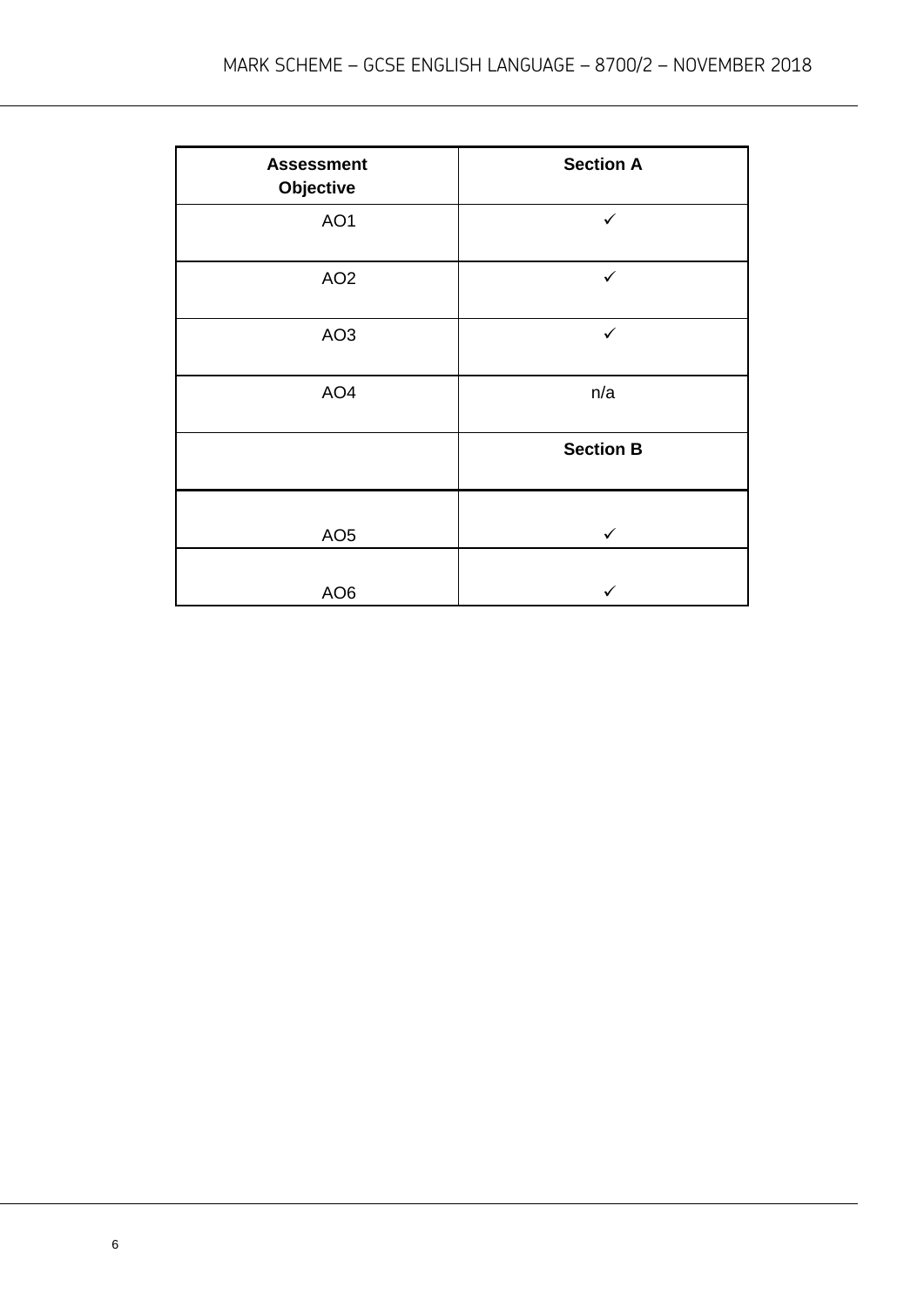#### **0 1** Read again the first part of **Source A** from **lines 1 to 10**.

Choose **four** statements below which are TRUE.

- Shade the **circles** in the boxes of the ones that you think are true.
- Choose a maximum of four statements.
- If you make an error cross out the **whole box**.
- If you change your mind and require a statement that has been crossed out then draw a circle around the box.
- A Most people in Britain ride a bike regularly.
- B Most UK cyclists are pleased about the number of dangerous incidents on the roads.
- C The writer has never had a dangerous incident whilst cycling.
- D The writer lives in south-east London.
- E As the car passed, the writer did not swerve.
- F The writer soon caught up with the driver.
- G The writer thought the driver's actions had been pointless.
- H It is rare to meet dangerous drivers whilst cycling.

#### **[4 marks]**

| <b>AO1</b> | Identify and interpret explicit and implicit information and ideas.                        |  |  |  |
|------------|--------------------------------------------------------------------------------------------|--|--|--|
|            | Select and synthesise evidence from different texts.                                       |  |  |  |
|            | This question assesses the first bullet point identify and interpret explicit and implicit |  |  |  |
|            | information and ideas.                                                                     |  |  |  |
|            |                                                                                            |  |  |  |
|            |                                                                                            |  |  |  |
| A          | Most people in Britain ride a bike regularly. [F]                                          |  |  |  |
|            |                                                                                            |  |  |  |
| B          | Most UK cyclists are pleased about the number of dangerous incidents on the                |  |  |  |
|            | roads. [F]                                                                                 |  |  |  |
| C          | The writer has never had a dangerous incident whilst cycling. [F]                          |  |  |  |
|            |                                                                                            |  |  |  |
| D          | The writer lives in south-east London. [T]                                                 |  |  |  |
|            |                                                                                            |  |  |  |
| Е          | As the car passed, the writer did not swerve. [T]                                          |  |  |  |
| F          | The writer soon caught up with the driver. [T]                                             |  |  |  |
|            |                                                                                            |  |  |  |
| G          | The writer thought the driver's actions had been pointless. [T]                            |  |  |  |
|            |                                                                                            |  |  |  |
| H          | It is rare to meet dangerous drivers whilst cycling. [F]                                   |  |  |  |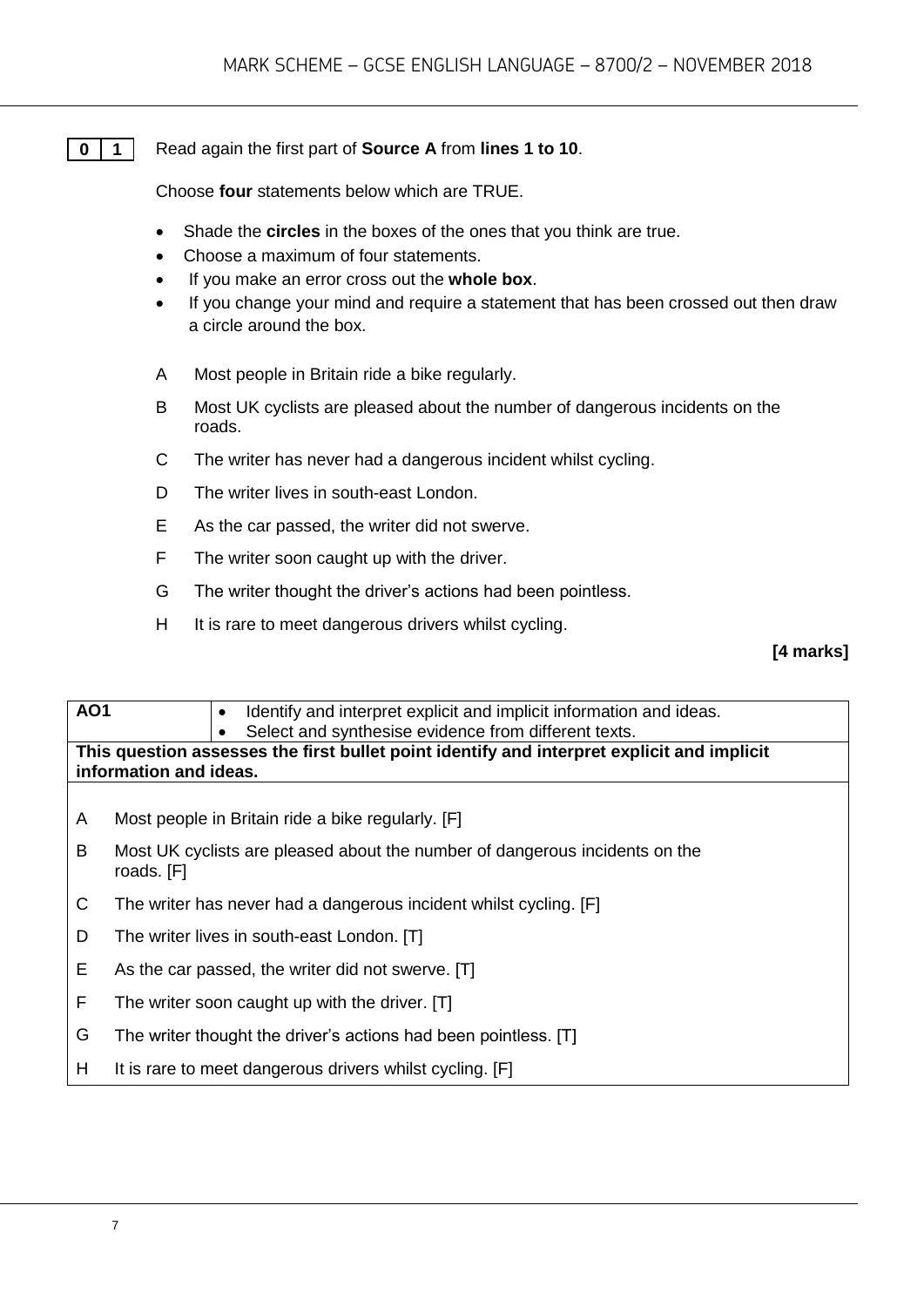**0 2** You need to refer to **Source A** and **Source B** for this question.

Both sources describe the similar ways in which drivers behave.

Use details from **both** sources to write a summary of what you understand about the similar behaviour of the drivers.

#### **[8 marks]**

| AO1<br>Identify and interpret explicit and implicit information and ideas<br>$\bullet$<br>Select and synthesise evidence from different texts |                                                                                                                                                                                                                                                                                          |                                                                                                                                                                                                                                                                                                                                                                                                                                                                                                                                                                                                                                                                                                                                                                                                                                                                                                          |  |
|-----------------------------------------------------------------------------------------------------------------------------------------------|------------------------------------------------------------------------------------------------------------------------------------------------------------------------------------------------------------------------------------------------------------------------------------------|----------------------------------------------------------------------------------------------------------------------------------------------------------------------------------------------------------------------------------------------------------------------------------------------------------------------------------------------------------------------------------------------------------------------------------------------------------------------------------------------------------------------------------------------------------------------------------------------------------------------------------------------------------------------------------------------------------------------------------------------------------------------------------------------------------------------------------------------------------------------------------------------------------|--|
| This question assesses both bullets                                                                                                           |                                                                                                                                                                                                                                                                                          |                                                                                                                                                                                                                                                                                                                                                                                                                                                                                                                                                                                                                                                                                                                                                                                                                                                                                                          |  |
| Level                                                                                                                                         | <b>Skills Descriptors</b>                                                                                                                                                                                                                                                                | <b>Indicative Standard</b><br>This indicative standard provides an exemplification of the<br>skills descriptors at each level. It is not a model answer, nor<br>a complete response, nor does it seek to exemplify any<br>particular content.                                                                                                                                                                                                                                                                                                                                                                                                                                                                                                                                                                                                                                                            |  |
| Level 4<br>Perceptive,<br>detailed<br>summary<br>7-8 marks                                                                                    | Shows perceptive or detailed<br>synthesis and interpretation of<br>both texts:<br>• Makes perceptive inferences<br>from both texts<br>• Makes judicious references/use<br>of textual detail relevant to the<br>focus of the question<br>• Shows perceptive similarities<br>between texts | The driver in Source A who 'decided to overtake'<br>shows behaviour which is irresponsible but<br>rational. He makes an assessment of the risk in<br>passing 'very closely and at speed' and does not<br>intend any harm, although he knows that the odds<br>are stacked in his favour, 'cocooned' as he is in<br>his car where he will not get hurt. On the other<br>hand, the drivers in Source B are intentionally<br>targeting cyclists by 'passing so close,' which<br>suggests behaviour which is equally irresponsible,<br>as they too know they are protected by their<br>relative size to the bicycle, and are unlikely to get<br>hurt, but their behaviour is irrational and immoral<br>too because it is planned. The motivation of the<br>cabmen who are 'chasing the lady,' and targeting<br>the female writer, suggests perhaps a particular<br>hostility towards women who ride bicycles. |  |
| Level 3<br>Clear,<br>relevant<br>summary<br>5-6 marks                                                                                         | Shows clear synthesis and<br>interpretation of both texts:<br>• Makes clear inferences from<br>both texts<br>• Selects clear references/ textual<br>detail relevant to the focus of the<br>question<br>Shows clear similarities between<br>texts                                         | One driver in Source A 'decided to overtake my<br>bike very closely and at speed,' which shows he<br>behaved in a reckless way, risking the other<br>person's safety. In Source B, the drivers behave<br>in a very similar and inconsiderate way towards<br>cyclists, as they 'love to share your handle-bars<br>and wheels, passing so close,' showing they are<br>not behaving very respectfully or carefully to drive<br>so close to the cyclist. Both drivers behave in<br>inconsiderate ways as in Source A the driver's<br>dangerous behaviour is to make sure they get<br>ahead of the cyclist in the 'congested traffic,' and<br>the drivers in Source B are taking pleasure in<br>'chasing the lady' on purpose.                                                                                                                                                                                |  |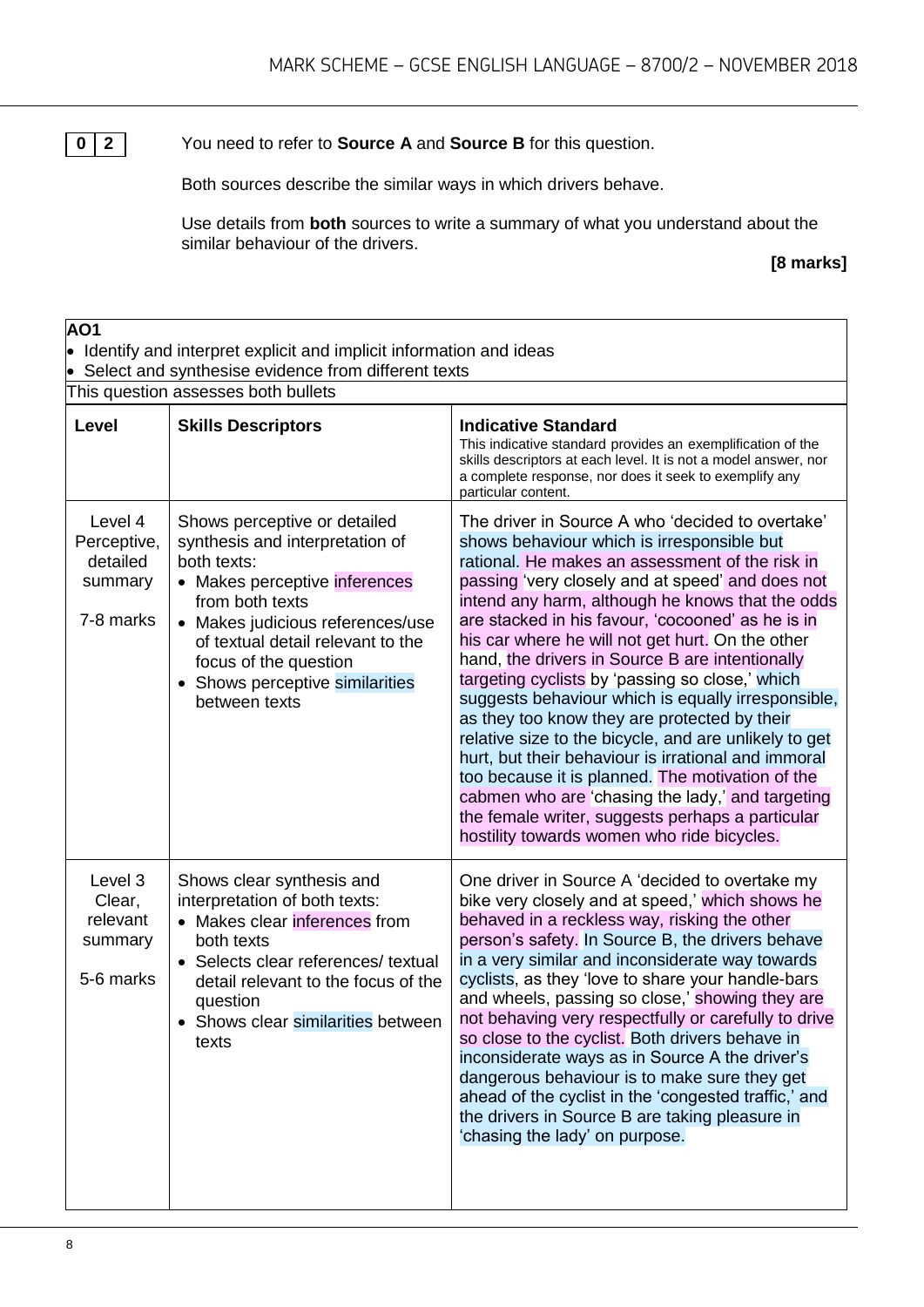| Level 2<br>Some,<br>attempts at<br>summary<br>3-4 marks | Shows some interpretation from<br>one/both texts:<br>• Attempts some inference(s)<br>from one/both texts<br>• Selects some appropriate<br>references /textual detail from<br>one/both texts<br>• Shows some similarity between<br>texts | In Source A, the drivers go too fast. They drive<br>'very closely and at speed,' which is dangerous<br>behaviour. In Source B, there are drivers who like<br>chasing other people on their bikes, which is very<br>similar to Source A, as it says 'love to share your<br>handle-bars and wheels, passing so close.' This<br>shows they think it is fun to scare them. The<br>similarity is that they both behave dangerously<br>towards cyclists as the drivers in Source A don't<br>care if they hurt someone and the drivers in<br>Source B just think it is for fun. |
|---------------------------------------------------------|-----------------------------------------------------------------------------------------------------------------------------------------------------------------------------------------------------------------------------------------|--------------------------------------------------------------------------------------------------------------------------------------------------------------------------------------------------------------------------------------------------------------------------------------------------------------------------------------------------------------------------------------------------------------------------------------------------------------------------------------------------------------------------------------------------------------------------|
| Level 1<br>Simple,<br>limited<br>summary<br>1-2 marks   | Shows simple awareness from<br>one/both texts:<br>Offers paraphrase rather than<br>inference<br>• Selects simple<br>reference(s)/textual detail(s)<br>from one/both texts<br>• Shows simple similarity between<br>texts                 | In Source A the drivers behave really badly. It<br>says they 'overtake my bike closely' which means<br>they are driving too close to the rider. In Source B<br>it is similar because the drivers also behave quite<br>badly. The driver chases after the lady on her<br>bike. This is shown where it says 'passing so<br>close.'                                                                                                                                                                                                                                         |
| Level 0<br>No marks                                     | Nothing to reward                                                                                                                                                                                                                       |                                                                                                                                                                                                                                                                                                                                                                                                                                                                                                                                                                          |

#### **Note:**

- If the quality of the response is L1 but only deals with one text, the mark must be 1 not 2.
- If the quality of the response is L2 but only deals with one text, the mark must be 3 not 4.
- A student has to deal with both texts and address the correct focus of the question to achieve L3 or above.

The focus of this question is the behaviour of the drivers.

AO1 content may include ideas such as:

- The actions of the different drivers
- Their behaviour towards other road users
- The motivation for their behaviour
- The sense of responsibility they show
- The consequences of their behaviour
- How common the behaviour might be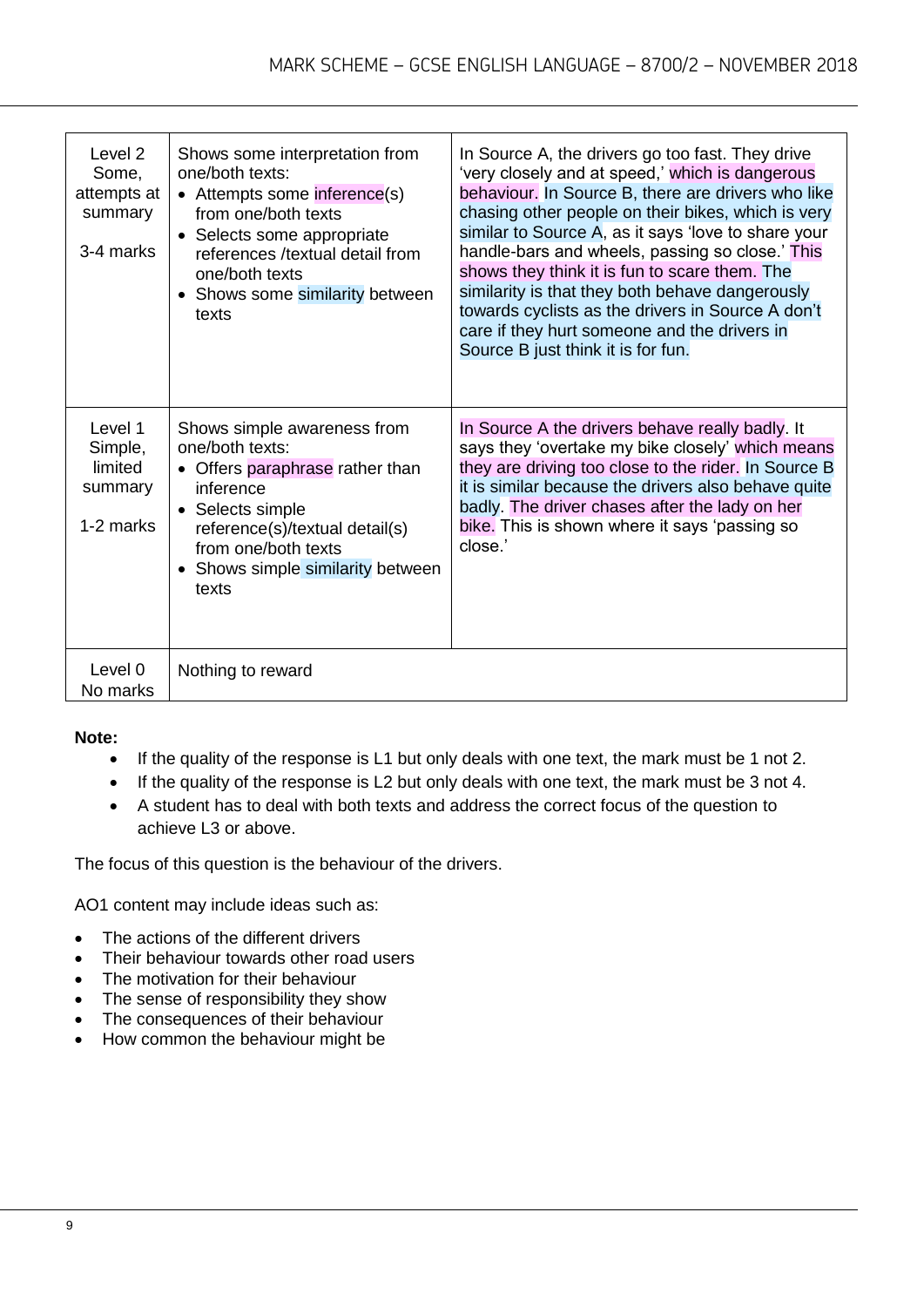**0 3** You now need to refer only to **Source B** from lines **8 to 18**.

How does the writer use language to describe her first experiences of cycling?

**[12 marks]**

| AO <sub>2</sub>                                                                                                                                                               |                                                                                                                                                                                                                                                               |                                                                                                                                                                                                                                                                                                                                                                                                                                                                                                                                                                                                                                                                                            |  |  |
|-------------------------------------------------------------------------------------------------------------------------------------------------------------------------------|---------------------------------------------------------------------------------------------------------------------------------------------------------------------------------------------------------------------------------------------------------------|--------------------------------------------------------------------------------------------------------------------------------------------------------------------------------------------------------------------------------------------------------------------------------------------------------------------------------------------------------------------------------------------------------------------------------------------------------------------------------------------------------------------------------------------------------------------------------------------------------------------------------------------------------------------------------------------|--|--|
| Explain, comment on and analyse how writers use language and structure to achieve effects and<br>influence readers, using relevant subject terminology to support their views |                                                                                                                                                                                                                                                               |                                                                                                                                                                                                                                                                                                                                                                                                                                                                                                                                                                                                                                                                                            |  |  |
| This question assesses Language ie: Words/Phrases/Language Features/Language<br>Techniques/Sentence Forms                                                                     |                                                                                                                                                                                                                                                               |                                                                                                                                                                                                                                                                                                                                                                                                                                                                                                                                                                                                                                                                                            |  |  |
| <b>Level</b>                                                                                                                                                                  | <b>Skills Descriptors</b>                                                                                                                                                                                                                                     | <b>Indicative Standard</b><br>This indicative standard provides an exemplification of the skills<br>descriptors at each level. It is not a model answer, nor a<br>complete response, nor does it seek to exemplify any particular<br>content.                                                                                                                                                                                                                                                                                                                                                                                                                                              |  |  |
| Level 4<br>Detailed,<br>perceptive<br>analysis<br>10-12 marks                                                                                                                 | Shows detailed and<br>perceptive understanding of<br>language:<br>• Analyses the effects of the<br>writer's choices of<br>language<br>• Selects a range of<br>judicious textual detail<br>• Makes sophisticated and<br>accurate use of subject<br>terminology | The writer establishes a series of hunting images to<br>reflect her sense of being a victim on the roads and<br>uses the simile 'as nervous as a hare that feels the<br>greyhound's breath' to describe her fear of being<br>hounded. The image is a reference to greyhound<br>racing, where the delicate hare races for its life<br>ahead of a much larger, faster and more aggressive<br>dog, emphasising how intimidated and vulnerable<br>the writer feels as she sets off, unprotected, on her<br>fragile bicycle, with much bigger and potentially life-<br>threatening vehicles breathing down her neck - a<br>victim of a cruel sport, for the sake of another's<br>entertainment. |  |  |
| Level 3<br>Clear,<br>relevant<br>explanation<br>7-9 marks                                                                                                                     | Shows clear understanding<br>of language:<br>• Explains clearly the effects<br>of the writer's choices of<br>language<br>• Selects a range of relevant<br>textual detail<br>• Makes clear and accurate<br>use of subject terminology                          | The writer describes herself as 'nervous as a hare<br>that feels the greyhound's breath'. This simile<br>suggests she is very anxious about cycling in traffic.<br>In racing, the hare is chased by the greyhound, and<br>this simile creates an image of herself as a small<br>vulnerable creature on her bike, with the other<br>vehicles on the road racing behind her, like the<br>greyhounds, showing how frightened she is of them.                                                                                                                                                                                                                                                  |  |  |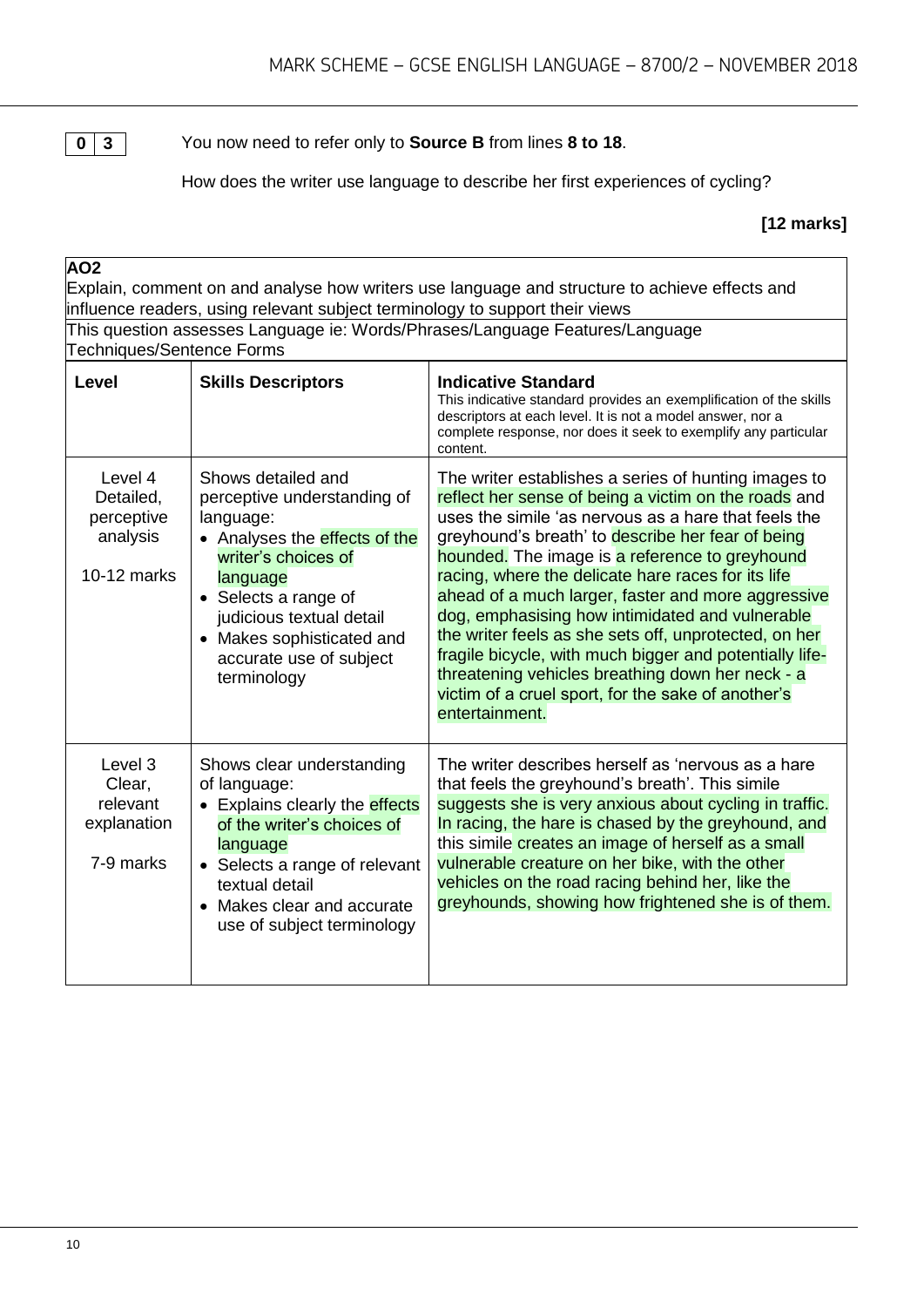| Level 2<br>Some<br>understanding<br>and comment<br>4-6 marks | Shows some understanding<br>of language:<br>• Attempts to comment on<br>the effect of language<br>• Selects some appropriate<br>textual detail<br>• Makes some use of<br>subject terminology,<br>mainly appropriately                   | The writer uses a simile to describe how she feels as<br>she got ready for her first experience of cycling in<br>traffic. She says she 'was as nervous as a hare'<br>which shows us that she was scared. She compares<br>herself to a hare because a hare is a frightened<br>animal, like a rabbit, so she is saying that she is<br>frightened too. |
|--------------------------------------------------------------|-----------------------------------------------------------------------------------------------------------------------------------------------------------------------------------------------------------------------------------------|-----------------------------------------------------------------------------------------------------------------------------------------------------------------------------------------------------------------------------------------------------------------------------------------------------------------------------------------------------|
| Level 1<br>Simple,<br>limited<br>comment<br>1-3 marks        | Shows simple awareness of<br>language:<br>• Offers simple comment on<br>the effect of language<br>• Selects simple<br>reference(s) or textual<br>detail(s)<br>• Makes simple use of<br>subject terminology, not<br>always appropriately | She uses language to describe how she felt before<br>she started cycling. She says that she was 'as<br>nervous as a hare' which is a simile because it<br>compares something to something else so you can<br>imagine what it was like for her. She compares<br>herself to a hare so that we know how nervous she<br>was.                            |
| Level 0<br>No marks                                          | Nothing to reward                                                                                                                                                                                                                       |                                                                                                                                                                                                                                                                                                                                                     |

#### **Note:**

- If a student writes about language outside of the given lines or from about the wrong source (but with the correct focus), the response should be placed in the appropriate level according to the quality of what is written, but placed at the bottom of the level.
- A student has to address the correct focus of the question to achieve L3 or above.

The focus of this question is the writer's first experience of cycling.

AO2 content may include the effect of ideas such as:

- Metaphor *'conquer their nervousness'*
- Simile *'as nervous as a hare that feels the greyhound's breath'*
- Alliteration *'the stormy oceans of Sloane Street'*
- Hyperbole *'in a state bordering on collapse'*
- Listing *'turn easily, cut figures of eight, get on and off quickly…'*
- Use of abstract nouns *'fate,' 'terror,' 'collapse'*
- Irony/humour *'without charging into unwelcome obstacles'*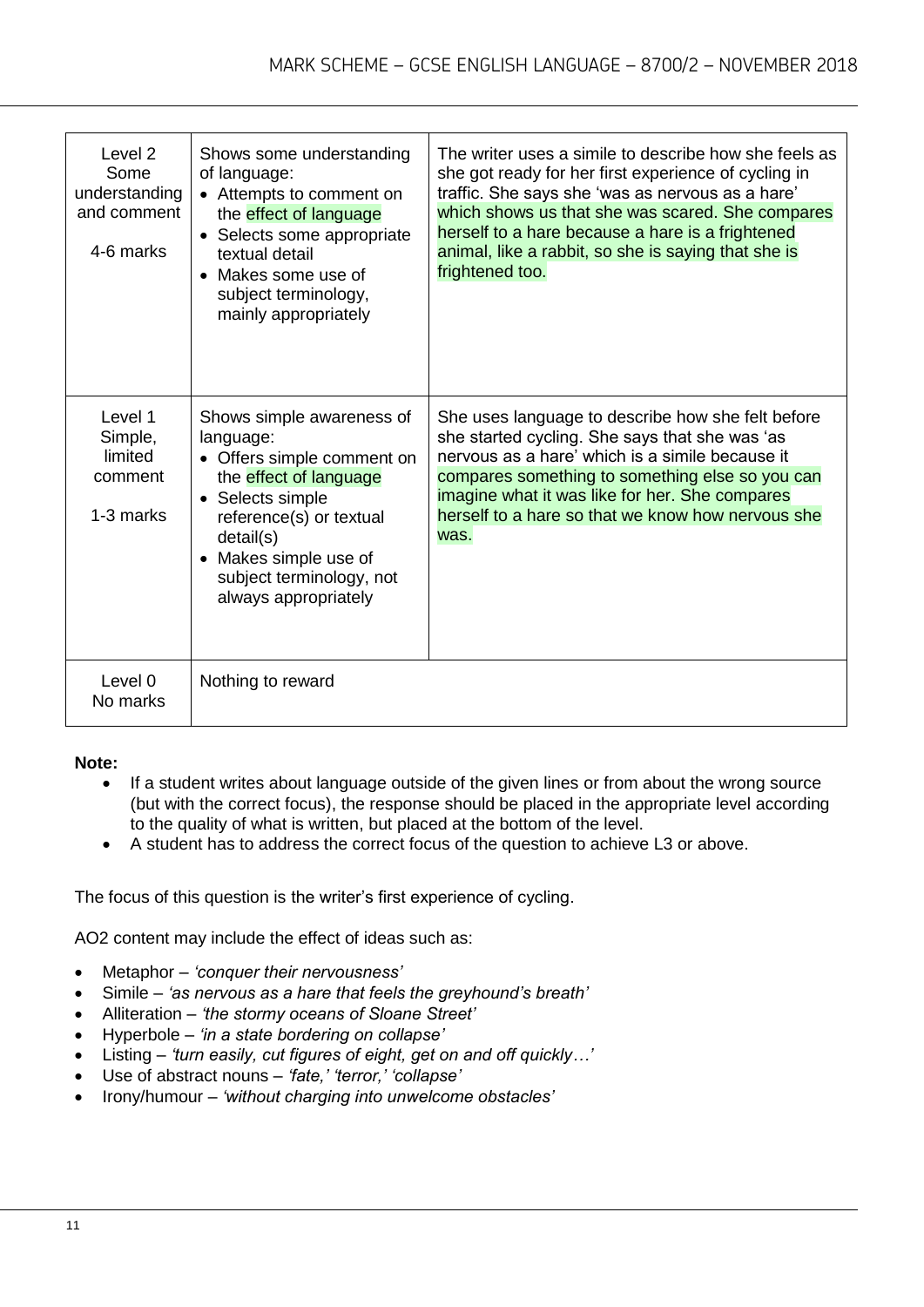**0 4** For this question, you need to refer to the **whole of Source A**, together with the **whole of Source B**.

Compare how the writers convey similar perspectives on cycling in the city.

In your answer, you could:

- compare their similar perspectives on cycling in the city
- compare the methods the writers use to convey their perspectives
- support your response with references to both texts.

#### **[16 marks]**

| AO <sub>3</sub><br>Compare writers' ideas and perspectives, as well as how these are conveyed, across two or more texts |                                                                                                                                                                                                                                                                                                 |                                                                                                                                                                                                                                                                                                                                                                                                                                                                                                                                                                                                                                                                                                                                                                                                                                                                                                                                                                                                                       |  |
|-------------------------------------------------------------------------------------------------------------------------|-------------------------------------------------------------------------------------------------------------------------------------------------------------------------------------------------------------------------------------------------------------------------------------------------|-----------------------------------------------------------------------------------------------------------------------------------------------------------------------------------------------------------------------------------------------------------------------------------------------------------------------------------------------------------------------------------------------------------------------------------------------------------------------------------------------------------------------------------------------------------------------------------------------------------------------------------------------------------------------------------------------------------------------------------------------------------------------------------------------------------------------------------------------------------------------------------------------------------------------------------------------------------------------------------------------------------------------|--|
| Level                                                                                                                   | <b>Skills Descriptors</b>                                                                                                                                                                                                                                                                       | <b>Indicative Standard</b><br>This indicative standard provides an exemplification of the skills<br>descriptors at each level. It is not a model answer, nor a complete<br>response, nor does it seek to exemplify any particular content.                                                                                                                                                                                                                                                                                                                                                                                                                                                                                                                                                                                                                                                                                                                                                                            |  |
| Level 4<br>Perceptive,<br>detailed<br>comparison<br>$13 - 16$<br>marks                                                  | Compares ideas and<br>perspectives in a perceptive way<br>• Analyses how writers' methods<br>are used<br>• Selects a range of judicious<br>supporting detail from both<br>texts<br>• Shows a detailed and<br>perceptive understanding of<br>the similar ideas and<br>perspectives in both texts | The underlying moral view in Source A is that selfish drivers<br>are guilty of creating danger for innocent cyclists. Walker<br>uses the imperative form of the verb in the final paragraph:<br>'remember that these are human beings' to command<br>readers to change their minds - and their behaviour. The<br>emotive phrase 'flesh and bone' reinforces a sense of the<br>fragility of human life beneath the cyclist's lycra. This deadly<br>serious tone is contrasted in Source B with the writer's<br>humorous, almost frivolous, tone. From the opening<br>paragraph, she uses humour to emphasise her own<br>vulnerability, suggesting cycling would be nicer 'to use a<br>mild expression' if she didn't get killed. The juxtaposition of<br>her politeness and the brutal reality of her own death<br>creates an irony which encourages the reader to share her<br>cheerful, naive perspective and portrays herself as intrepid<br>and fearless, in contrast to the more cautious, experienced<br>Walker. |  |
| Level 3<br>Clear,<br>relevant<br>comparison<br>9-12 marks                                                               | Compares ideas and<br>perspectives in a clear and<br>relevant way<br>• Explains clearly how writers'<br>methods are used<br>• Selects relevant detail to<br>support from both texts<br>• Shows a clear understanding<br>of the similar ideas and<br>perspectives in both texts                  | In Source A, Walker believes that car drivers make cycling<br>more dangerous than it should be. He addresses the<br>drivers directly: 'remember that these are human beings'<br>and uses emotive words such as 'flesh and bone' to<br>persuade readers to understand that cyclists are real<br>people who can get hurt. There is a similar perspective in<br>Source B that the cyclist is 'prey' to the Victorian cab<br>drivers, but whereas Walker uses a serious tone, the writer<br>in Source B uses a humorous tone by stating that her life<br>would be 'nicer' if they didn't try to kill her. The effect of<br>using humour is that the writer comes across as more<br>confident than Walker because she makes a joke out of the<br>dangers of cycling in traffic.                                                                                                                                                                                                                                            |  |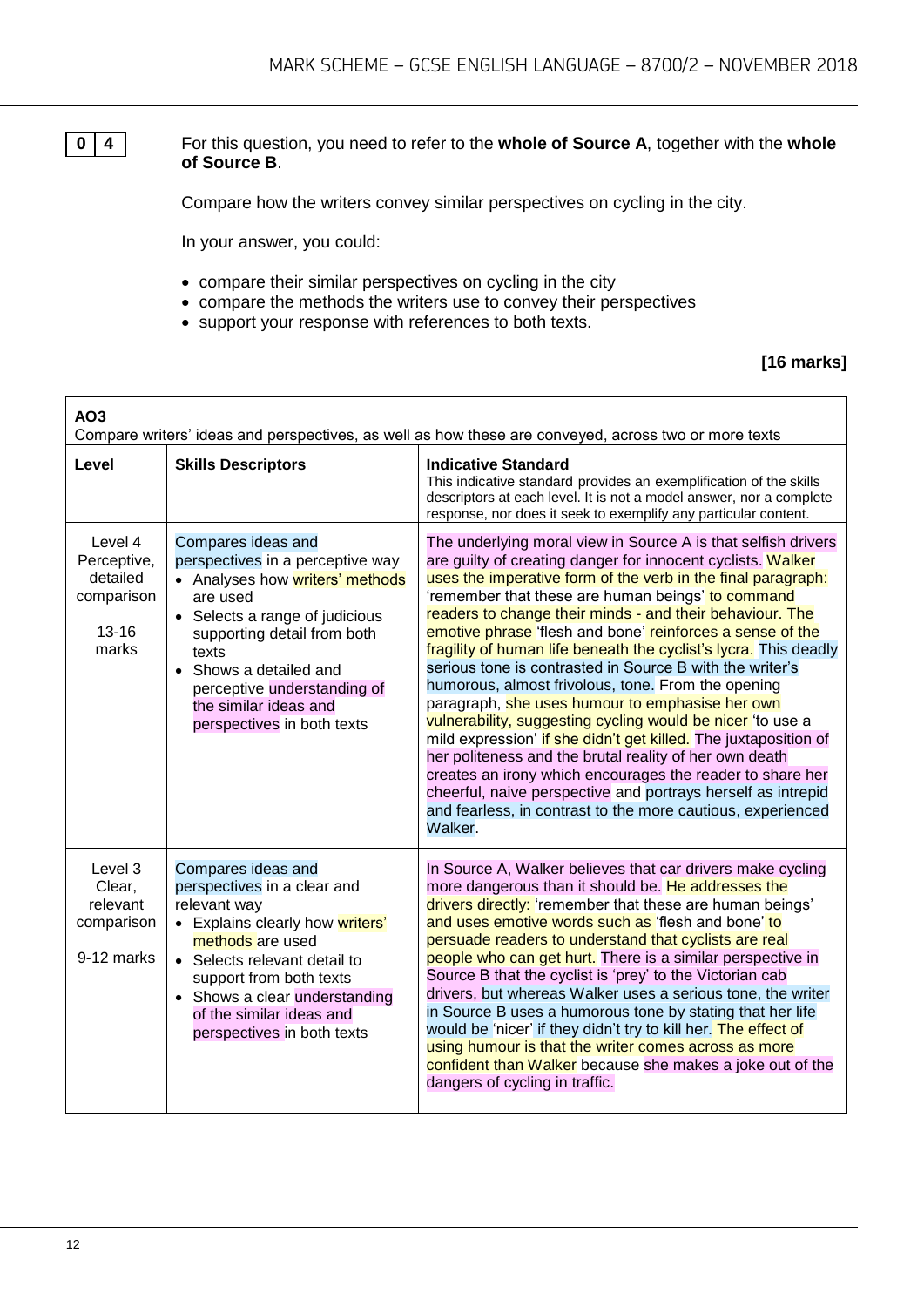| Level 2<br>Some,<br>attempts at<br>comparison<br>5-8 marks | Attempts to compare ideas and<br>perspectives<br>• Makes some comment on how<br>writers' methods are used<br>• Selects some appropriate<br>textual detail/references, not<br>always supporting, from one or<br>both texts<br>Shows some understanding of<br>similar ideas and perspectives | The writer's perspective in Source A is that cycling is very<br>dangerous and that car drivers should take more care. At<br>the end of the article he says 'remember that these are<br>human beings' which is addressing the reader directly to<br>persuade them to be more careful. This is similar to Source<br>B where the writer thinks that the drivers are all out to get<br>her. She says 'cycling in the streets would be nicer if he'd<br>not try to kill me' which is making a joke about being killed<br>by the hansom cabman. This shows that even though they<br>both think cycling is very dangerous she treats it less<br>seriously than the other writer who thinks it is very serious. |
|------------------------------------------------------------|--------------------------------------------------------------------------------------------------------------------------------------------------------------------------------------------------------------------------------------------------------------------------------------------|---------------------------------------------------------------------------------------------------------------------------------------------------------------------------------------------------------------------------------------------------------------------------------------------------------------------------------------------------------------------------------------------------------------------------------------------------------------------------------------------------------------------------------------------------------------------------------------------------------------------------------------------------------------------------------------------------------|
| Level 1<br>Simple,<br>limited<br>comment<br>1-4 marks      | Makes simple cross reference of<br>ideas and perspectives<br>• Makes simple identification of<br>writers' methods<br>• Selects simple reference(s)/<br>textual detail(s) from one or<br>both texts<br>• Shows simple awareness of<br>ideas and/or perspectives                             | The writer in Source A thinks cycling is dangerous. He says<br>'remember that these are human beings' and uses these<br>words to tell people that they should be more careful. This<br>is similar to Source B because it was dangerous too. The<br>writer of Source B thinks that cycling would be better if<br>people would not 'try to kill me.' This is a funny way of<br>telling people like the cabman that they should be more<br>careful.                                                                                                                                                                                                                                                        |
| Level 0<br>No marks                                        | Nothing to reward.                                                                                                                                                                                                                                                                         |                                                                                                                                                                                                                                                                                                                                                                                                                                                                                                                                                                                                                                                                                                         |

#### **Note:**

- $\bullet$  If the quality of the response is L1 but only deals with one text, the maximum mark is 2.
- If the quality of the response is L2 but only deals with one text, the maximum mark is 6.
- A student has to deal with both texts to achieve L3 or above.
- References to the writers' methods may be implicit without specific mention of the writer.

AO3 content may include the comparison of ideas such as:

- Their views on the relationship between cyclists and other road users
- Their views on the rights of the cyclist
- Their views on the responsibilities of all road users
- Their views on the reader's response

And comment on methods such as:

- structural viewpoint a and b both include flashbacks to include personal experience
- whole-text structure a builds detailed argument; b links random reflections and anecdotes
- narrative perspective a and b both first person accounts, a more impersonal than b
- tone a very serious, informative and factual; b more ironic, humorous and cheerful
- language features a uses facts and statistics; b uses emotive language and exclamations
- figurative language a and b both use metaphors, similes etc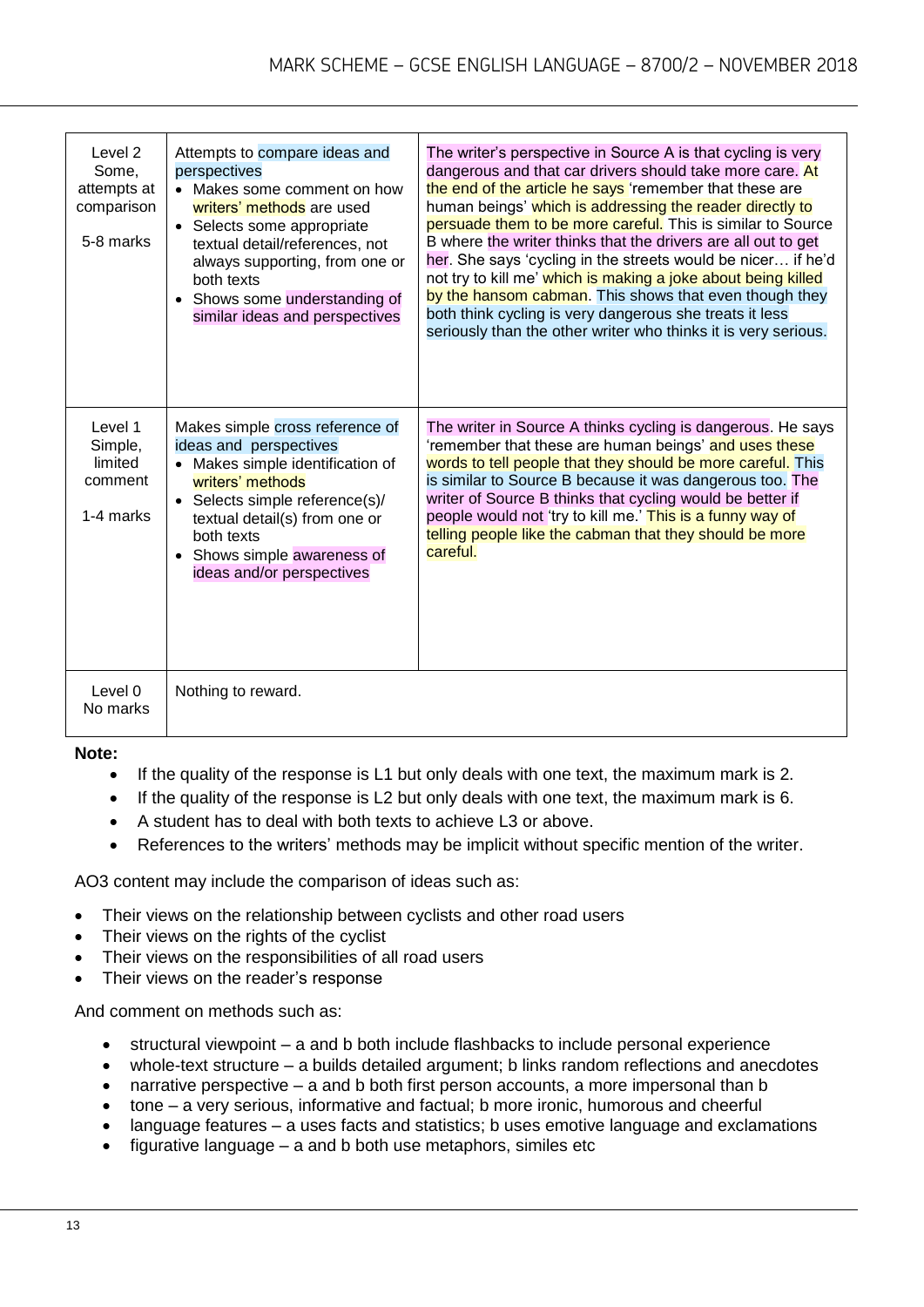**0 5**  $\blacksquare$  'Cars are noisy, dirty, smelly and downright dangerous. They should be banned from all town and city centres, allowing people to walk and cycle in peace.'

Write a letter to the Minister for Transport arguing your point of view on this statement.

(24 marks for content and organisation and 16 marks for technical accuracy) **[40 marks]**

#### **AO5 Content and Organisation**

Communicate clearly, effectively and imaginatively, selecting and adapting tone, style and register for different forms, purposes and audiences.

Organise information and ideas, using structural and grammatical features to support coherence and cohesion of texts.

| Level                                                    |                  | <b>Skills descriptors</b>                                                                                                         |
|----------------------------------------------------------|------------------|-----------------------------------------------------------------------------------------------------------------------------------|
| Level 4<br>19-24 marks                                   | Upper<br>Level 4 | <b>Content</b><br>• Communication is convincing and compelling<br>• Tone, style and register are assuredly matched to purpose and |
|                                                          | $22 - 24$        | audience                                                                                                                          |
| Compelling,<br><b>Convincing</b><br><b>Communication</b> | marks            | • Extensive and ambitious vocabulary with sustained crafting of<br>linguistic devices                                             |
|                                                          |                  | Organisation                                                                                                                      |
|                                                          |                  | • Varied and inventive use of structural features                                                                                 |
|                                                          |                  | • Writing is compelling, incorporating a range of convincing and<br>complex ideas                                                 |
|                                                          |                  | • Fluently linked paragraphs with seamlessly integrated discourse<br>markers                                                      |
|                                                          | Lower            | <b>Content</b>                                                                                                                    |
|                                                          | Level 4          | • Communication is convincing                                                                                                     |
|                                                          | 19-21            | • Tone, style and register are convincingly matched to purpose and<br>audience                                                    |
|                                                          | marks            | • Extensive vocabulary with conscious crafting of linguistic devices                                                              |
|                                                          |                  | Organisation                                                                                                                      |
|                                                          |                  | • Varied and effective structural features                                                                                        |
|                                                          |                  | • Writing is highly engaging with a range of developed complex<br>ideas                                                           |
|                                                          |                  | • Consistently coherent use of paragraphs with integrated discourse<br>markers                                                    |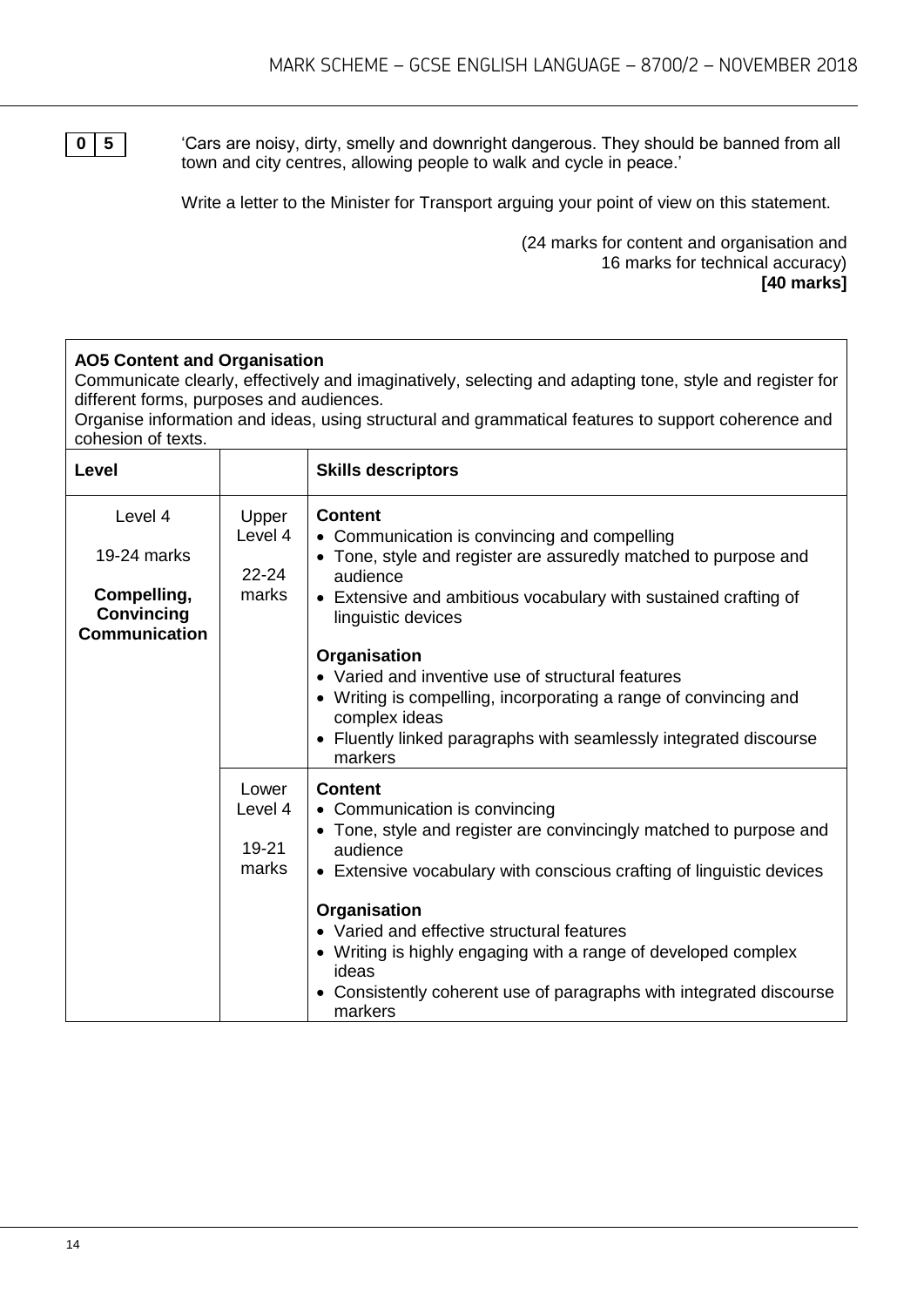| Level 3<br>13-18 marks<br>Consistent,<br><b>Clear</b><br><b>Communication</b>         | Upper<br>Level 3<br>$16 - 18$<br>marks            | <b>Content</b><br>• Communication is consistently clear<br>• Tone, style and register are clearly and consistently matched to<br>purpose and audience<br>• Increasingly sophisticated vocabulary and phrasing, chosen for<br>effect with a range of successful linguistic devices<br>Organisation<br>• Effective use of structural features<br>• Writing is engaging, using a range of, clear connected ideas<br>• Coherent paragraphs with integrated discourse markers |  |
|---------------------------------------------------------------------------------------|---------------------------------------------------|--------------------------------------------------------------------------------------------------------------------------------------------------------------------------------------------------------------------------------------------------------------------------------------------------------------------------------------------------------------------------------------------------------------------------------------------------------------------------|--|
|                                                                                       | Lower<br>Level 3<br>$13 - 15$<br>marks            | <b>Content</b><br>• Communication is generally clear<br>• Tone, style and register are generally matched to purpose and<br>audience<br>• Vocabulary clearly chosen for effect and appropriate use of<br>linguistic devices<br>Organisation<br>• Usually effective use of structural features<br>• Writing is engaging, with a range of connected ideas<br>• Usually coherent paragraphs with range of discourse markers                                                  |  |
| Level <sub>2</sub><br>7-12 marks<br><b>Some</b><br>successful<br><b>Communication</b> | Upper<br>Level <sub>2</sub><br>$10 - 12$<br>marks | <b>Content</b><br>• Communicates with some sustained success<br>• Some sustained attempt to match tone, style and register to<br>purpose and audience<br>• Conscious use of vocabulary with some use of linguistic devices<br>Organisation<br>• Some use of structural features<br>• Increasing variety of linked and relevant ideas<br>• Some use of paragraphs and some use of discourse markers                                                                       |  |
|                                                                                       | Lower<br>Level <sub>2</sub><br>$7 - 9$<br>marks   | <b>Content</b><br>• Communicates with some success<br>• Attempts to match tone, style and register to purpose and<br>audience<br>• Begins to vary vocabulary with some use of linguistic devices<br>Organisation<br>• Attempts to use structural features<br>• Some linked and relevant ideas<br>• Attempt to write in paragraphs with some discourse markers, not<br>always appropriate                                                                                 |  |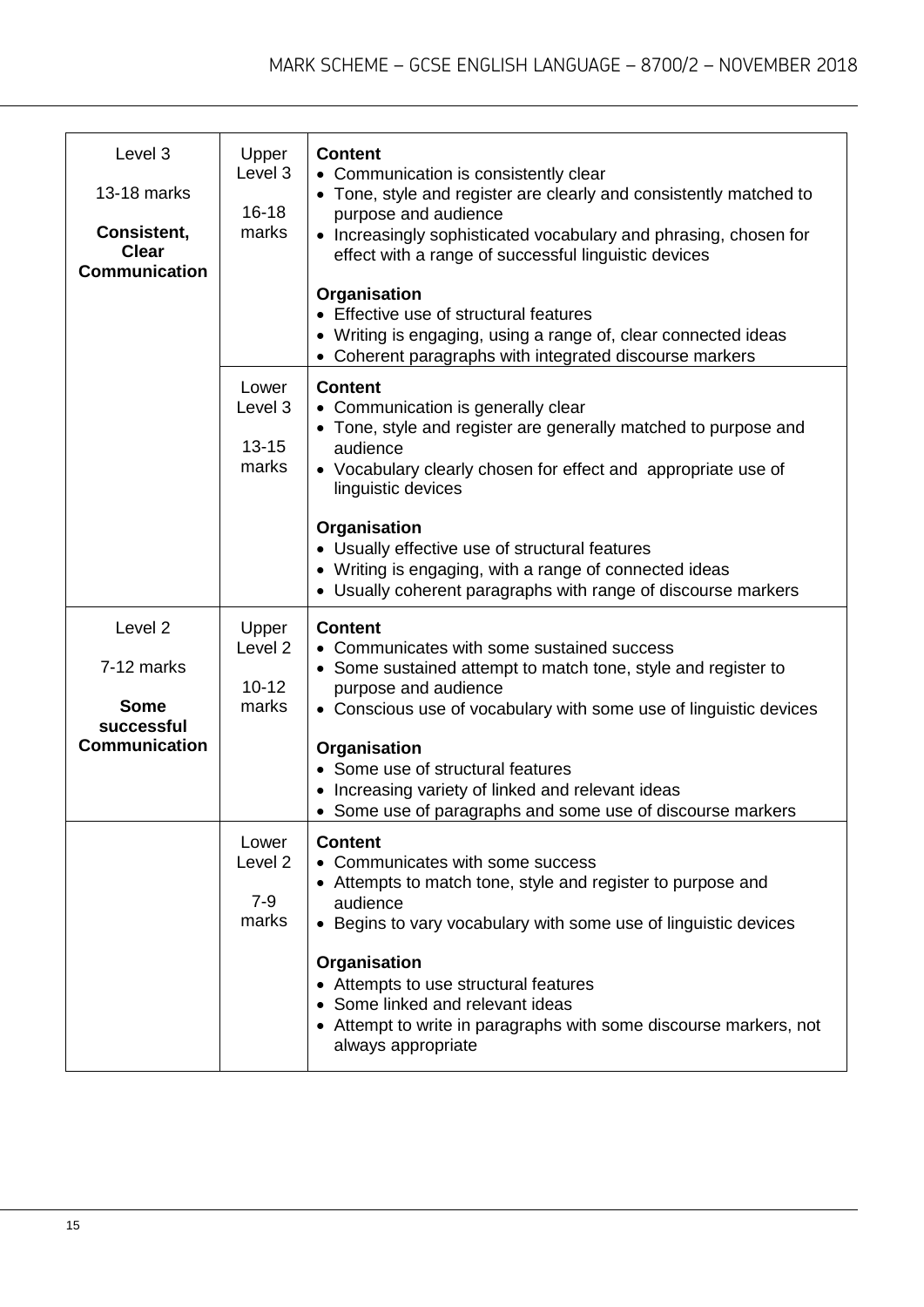| Level 1<br>1-6 marks<br>Simple, Limited<br><b>Communication</b> | Upper<br>Level 1<br>$4 - 6$<br>marks                                                  | <b>Content</b><br>• Communicates simply<br>• Simple awareness of matching tone, style and register to purpose<br>and audience<br>• Simple vocabulary; simple linguistic devices<br>Organisation |
|-----------------------------------------------------------------|---------------------------------------------------------------------------------------|-------------------------------------------------------------------------------------------------------------------------------------------------------------------------------------------------|
|                                                                 |                                                                                       | • Evidence of simple structural features                                                                                                                                                        |
|                                                                 |                                                                                       | One or two relevant ideas, simply linked                                                                                                                                                        |
|                                                                 |                                                                                       | • Random paragraph structure                                                                                                                                                                    |
|                                                                 | Lower<br>Level 1<br>$1 - 3$<br>marks                                                  | <b>Content</b><br>• Limited communication<br>• Occasional sense of matching tone, style and register to purpose<br>and audience<br>• Simple vocabulary                                          |
|                                                                 |                                                                                       | Organisation<br>• Limited or no evidence of structural features<br>One or two unlinked ideas<br>• No paragraphs                                                                                 |
| Level 0<br>No marks                                             | Students will not have offered any meaningful writing to assess.<br>Nothing to reward |                                                                                                                                                                                                 |